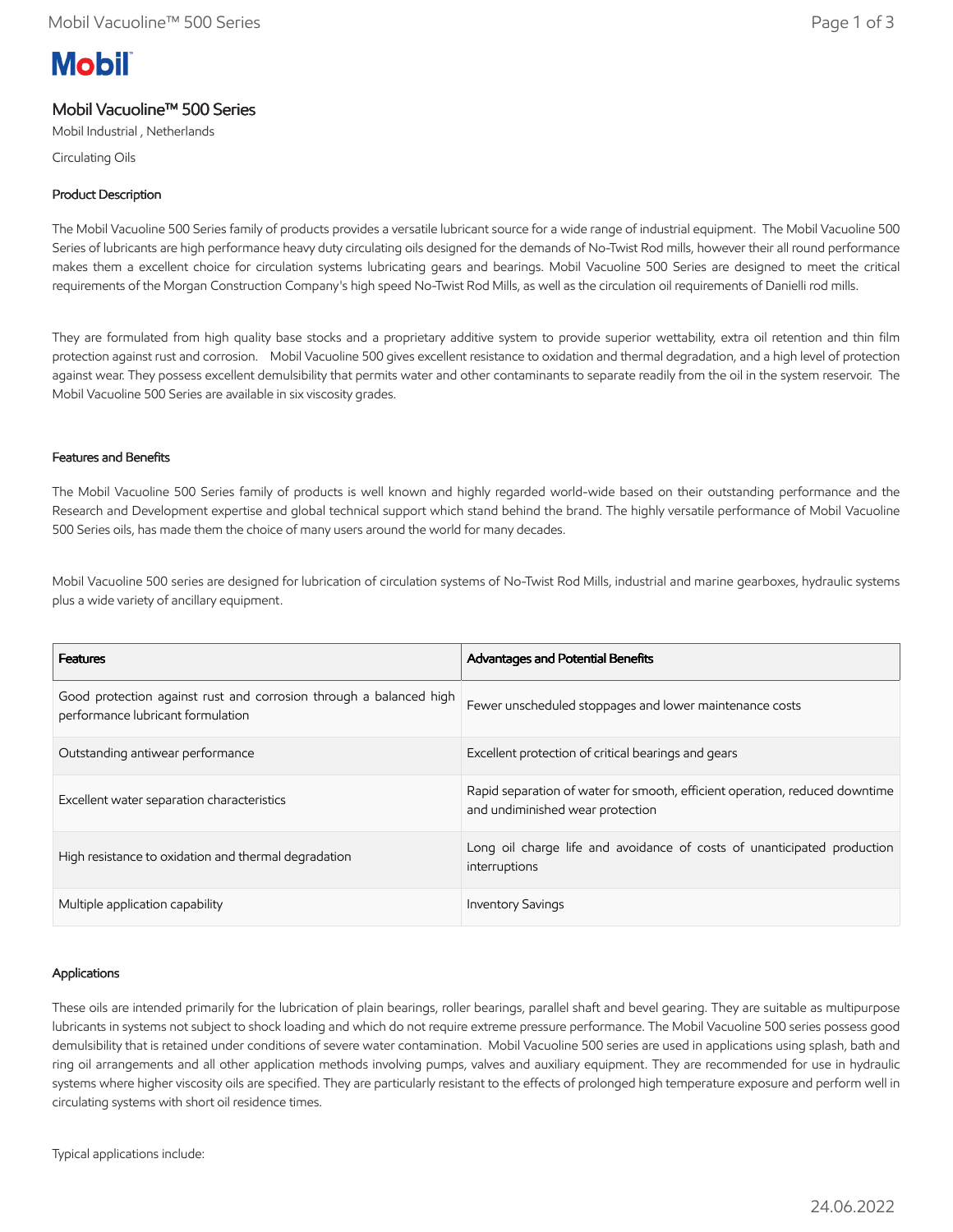# Mobil Vacuoline™ 500 Series Page 2 of 3

- No Twist Rod Mills
- Moderate duty spur, bevel, helical and herringbone gear units
- Circulating systems

 • Mobil Vacuoline 525, 528, 533 can also be used in hydraulic systems employing gear, vane, radial and axial piston pumps where high viscosity anti-wear hydraulic fluids are required.

 • Certain compressors and vacuum pumps handling air and inert gases provided the discharge temperatures do not exceed 150oC , not suitable for breathing air compressors

## Specifications and Approvals

| This product has the following approvals:                          | 525 |
|--------------------------------------------------------------------|-----|
| DANIELI Type 21-0.597654.F BGV No Twist Stand Block-TMB/TFS Rev 15 |     |

| This product meets or exceeds the requirements of:   | 525 |
|------------------------------------------------------|-----|
| MORGOIL "No twist rod mill" Lubricants Specification |     |

#### Properties and Specifications

| Property                                                     | 525            | 528                 | 533                 | 537            | 546            | 548            |
|--------------------------------------------------------------|----------------|---------------------|---------------------|----------------|----------------|----------------|
| Grade                                                        |                | <b>ISO 150</b>      | <b>ISO 220</b>      | <b>ISO 320</b> | <b>ISO 460</b> | <b>ISO 680</b> |
| Copper Strip Corrosion, 3 h, 100 C, Rating, ASTM D130        | 1A             | 1A                  | 1A                  | 1A             | 1A             | 1A             |
| Demulsibility, Total Free Water, Non-EP Oils, ml, ASTM D2711 | 39             | 38                  | 36                  | 39             | 35             | 36             |
| Density @ 15 C, kg/l, ASTM D1298                             | 0.88           | 0.89                | 0.89                | 0.89           | 0.9            | 0.92           |
| Emulsion, Time to 37 mL Water, 54 C, min, ASTM D1401         | 15             |                     |                     |                |                |                |
| Emulsion, Time to 37 mL Water, 82 C, min, ASTM D1401         |                | 15                  | 15                  | 15             | 15             | 15             |
| Emulsion, Time to 40/37/3, 82 C, min, ASTM D1401             |                | 10                  | 15                  | 20             | 25             |                |
| FZG Scuffing, Fail Load Stage, A/8.3/90, ISO 14635-1         | 12             | 12                  | 12                  | 12             | 12             | 12             |
| Flash Point, Cleveland Open Cup, °C, ASTM D92                | 264            | 272                 | 284                 | 288            | 286            | 286            |
| Foam, Sequence I, Stability, ml, ASTM D892                   | $\mathbf 0$    | $\mathsf{O}\xspace$ | $\mathsf{O}\xspace$ | $\mathbf{O}$   | $\mathbf 0$    | $\mathbf 0$    |
| Foam, Sequence I, Tendency, ml, ASTM D892                    | 10             | 5                   | 5                   | 10             | 5              | $\mathbf 0$    |
| Foam, Sequence II, Stability, ml, ASTM D892                  | $\mathbf 0$    | $\mathsf{O}$        | $\overline{0}$      | $\mathbf{O}$   | $\overline{0}$ | 0              |
| Foam, Sequence II, Tendency, ml, ASTM D892                   | $\mathbf 0$    | $\mathbf 0$         | $\mathbf 0$         | $\mathbf 0$    | 0              | 0              |
| Foam, Sequence III, Stability, ml, ASTM D892                 | $\mathbf 0$    | $\mathsf{O}\xspace$ | $\mathbf 0$         | $\mathbf 0$    | 0              | 0              |
| Foam, Sequence III, Tendency, ml, ASTM D892                  | $\overline{0}$ | $\mathsf{O}\xspace$ | $\mathsf{O}$        | $\mathsf{O}$   | $\mathbf 0$    | $\mathbf 0$    |
| Kinematic Viscosity @ 100 C, mm2/s, ASTM D445                | 10.7           | 14.4                | 18.8                | 24.4           | 29.4           | 36.9           |